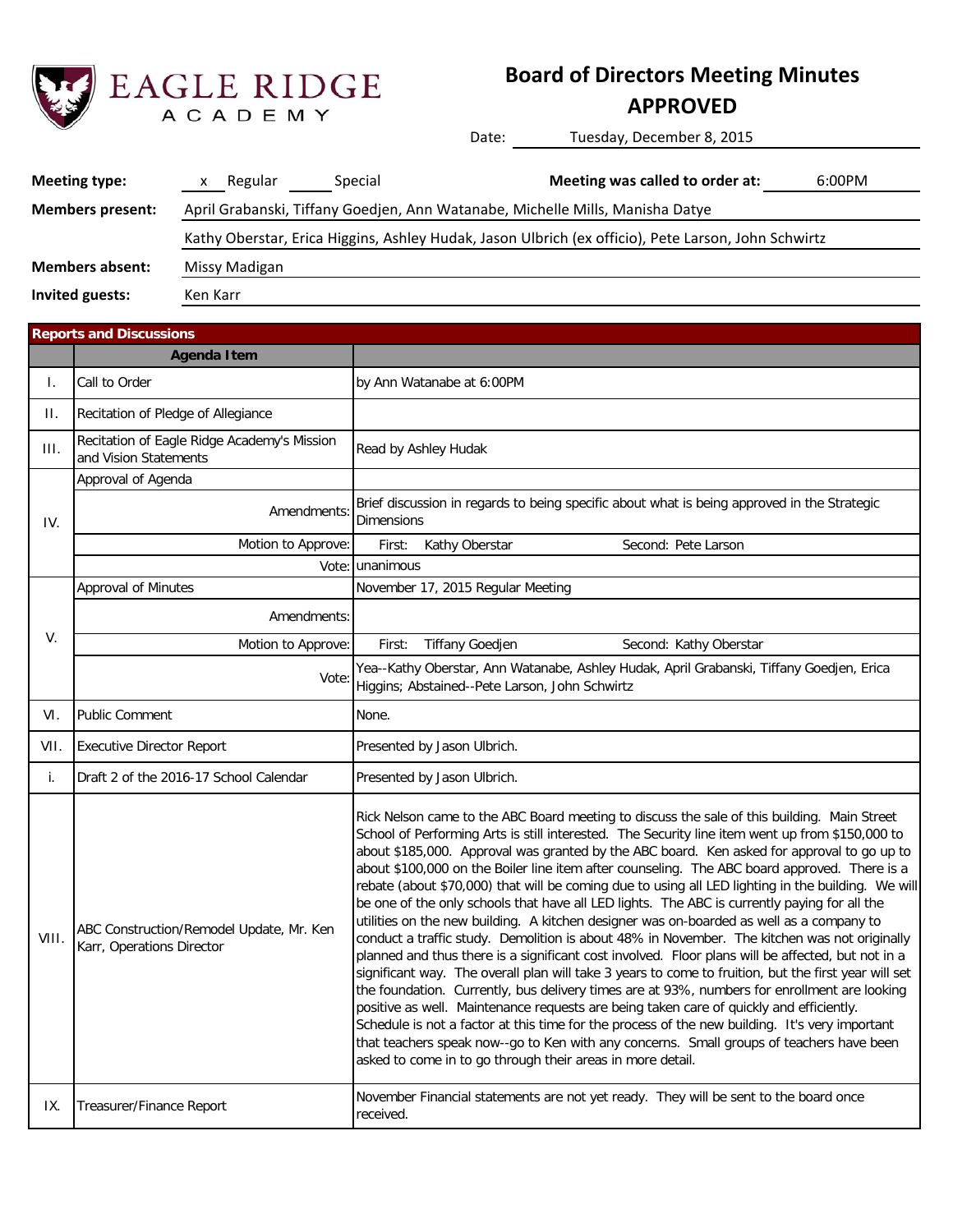| Χ.    | Working Group/task Force Reports                           |                                                                                                                                                                                                                                                                                                                                                                                                                                                                                                                                                                                                                |
|-------|------------------------------------------------------------|----------------------------------------------------------------------------------------------------------------------------------------------------------------------------------------------------------------------------------------------------------------------------------------------------------------------------------------------------------------------------------------------------------------------------------------------------------------------------------------------------------------------------------------------------------------------------------------------------------------|
| i.    | Curriculum, Instruction, and Student<br>Achievement (CISA) | A review of the minutes was given by Tiffany. Everything is on track in regards to SMART goals<br>and Q-Comp. The next meeting is on January 12th                                                                                                                                                                                                                                                                                                                                                                                                                                                              |
| ii.   | Governance                                                 | Pete gave a review of the minutes that were provided in the board packet. The board binder<br>has been completed. Several sections were created to aid in its use. It can help in the on-<br>boarding of future board members to provide some education. Our bylaws may need to be<br>reviewed in regards to elections/appointments to the seats and to the term length. In order to<br>avoid too many seats being up for re-election at a time, a few different options will be<br>researched. At the next meeting in January the research Pete and Megan have done into state<br>statutes will be discussed. |
| iii.  | <b>Human Resources</b>                                     | Ashley gave an update on the minutes provided in the packet. Main points: researching and<br>developing Principal job classicfication and organization chart, evaluate the pilot PTO system,<br>technology additions of AESOP, Veritime, and Applitrack, evaluation of the compensation<br>structure (how it's working for faculty), and engagement survey.                                                                                                                                                                                                                                                    |
| iv.   | Policy                                                     | Michelle gave an update on the minutes in the packet. Discussion found that the policies being<br>reviewed will affect the employee handbook, and will then have to be reviewed.                                                                                                                                                                                                                                                                                                                                                                                                                               |
| i.    | 402 - Employee Disability Non Discrimination               | Voting on this in January.                                                                                                                                                                                                                                                                                                                                                                                                                                                                                                                                                                                     |
| ii.   | 413 - Harassment and Violence                              | Voting on this in January.                                                                                                                                                                                                                                                                                                                                                                                                                                                                                                                                                                                     |
| XI.   | <b>New Business</b>                                        |                                                                                                                                                                                                                                                                                                                                                                                                                                                                                                                                                                                                                |
|       | Consider/Approve Executive Director Report                 | 12/8/2015                                                                                                                                                                                                                                                                                                                                                                                                                                                                                                                                                                                                      |
| i.    | Amendments:                                                |                                                                                                                                                                                                                                                                                                                                                                                                                                                                                                                                                                                                                |
|       | Motion to Approve:                                         | Manisha Datye<br>Second: April Grabanski<br>First:                                                                                                                                                                                                                                                                                                                                                                                                                                                                                                                                                             |
|       | Vote:                                                      | unanimous                                                                                                                                                                                                                                                                                                                                                                                                                                                                                                                                                                                                      |
|       | Consider/Approve 2015 Strategic Dimensions                 |                                                                                                                                                                                                                                                                                                                                                                                                                                                                                                                                                                                                                |
| ii.   | Amendments:                                                | Approving what we have so far, there will be more to come (looking farther in the future). This<br>is a working document.                                                                                                                                                                                                                                                                                                                                                                                                                                                                                      |
|       | Motion to Approve:                                         | Manisha Datye<br>Second: Pete Larson<br>First:                                                                                                                                                                                                                                                                                                                                                                                                                                                                                                                                                                 |
|       | Vote:                                                      | unanimous                                                                                                                                                                                                                                                                                                                                                                                                                                                                                                                                                                                                      |
|       | Consider/Approve Employee Agreements                       |                                                                                                                                                                                                                                                                                                                                                                                                                                                                                                                                                                                                                |
| iii.  | Amendments:                                                |                                                                                                                                                                                                                                                                                                                                                                                                                                                                                                                                                                                                                |
|       | Motion to Approve:                                         | Kathy Oberstar<br>Second: John Schwirtz<br>First:                                                                                                                                                                                                                                                                                                                                                                                                                                                                                                                                                              |
|       | Vote:                                                      | unanimous                                                                                                                                                                                                                                                                                                                                                                                                                                                                                                                                                                                                      |
|       | Adjourn                                                    | at 8:10PM                                                                                                                                                                                                                                                                                                                                                                                                                                                                                                                                                                                                      |
| XIII. | Motion to Approve:                                         | First:<br>Pete Larson<br>Second: Kathy Oberstar                                                                                                                                                                                                                                                                                                                                                                                                                                                                                                                                                                |
|       |                                                            | Vote: unanimous                                                                                                                                                                                                                                                                                                                                                                                                                                                                                                                                                                                                |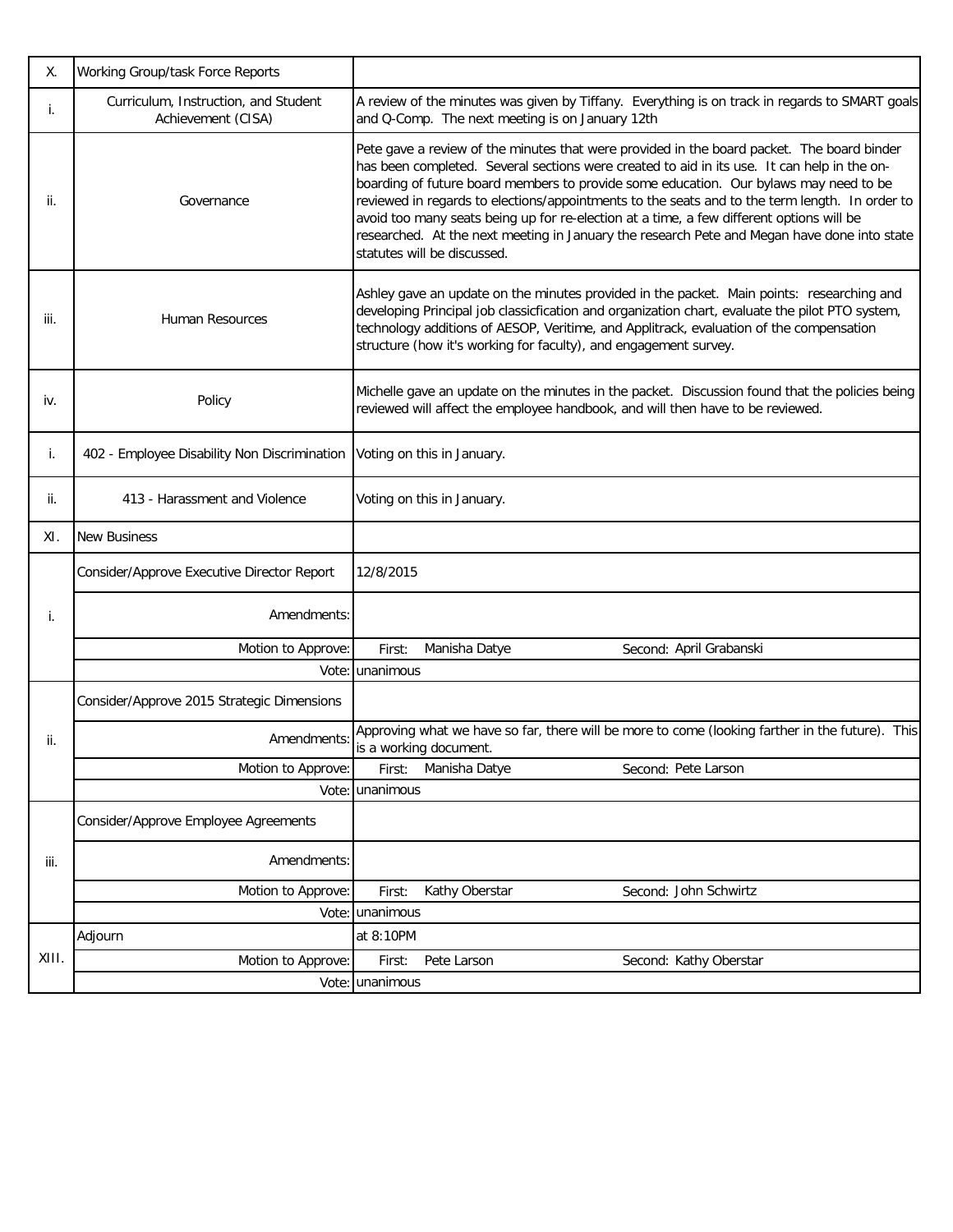| <b>IX. Motions</b> |                                            |                        |                                                                                    |  |  |  |  |
|--------------------|--------------------------------------------|------------------------|------------------------------------------------------------------------------------|--|--|--|--|
|                    | <b>Record of Motions</b>                   | <b>First/Second</b>    | <b>Vote</b>                                                                        |  |  |  |  |
| IV.                | Approval of Agenda                         | Kathy Oberstar         | unanimous                                                                          |  |  |  |  |
|                    |                                            | Pete Larson            |                                                                                    |  |  |  |  |
| V.                 | Approval of Minutes                        | <b>Tiffany Goedjen</b> | Yea--Kathy Oberstar,<br>Ann Watanabe,<br>Ashley Hudak, April<br>Grabanski, Tiffany |  |  |  |  |
|                    |                                            | Kathy Oberstar         | Goedjen, Erica<br>Higgins; Abstained--<br>Pete Larson, John<br>Schwirtz            |  |  |  |  |
| Τ.                 |                                            | Manisha Datye          | unanimous                                                                          |  |  |  |  |
|                    | Consider/Approve Executive Director Report | April Grabanski        |                                                                                    |  |  |  |  |
| ii.                | Consider/Approve 2015 Strategic Dimensions | Manisha Datye          | unanimous                                                                          |  |  |  |  |
|                    |                                            | Pete Larson            |                                                                                    |  |  |  |  |
| iv.                | Consider/Approve Employee Agreements       | Kathy Oberstar         | unanimous                                                                          |  |  |  |  |
|                    |                                            | John Schwirtz          |                                                                                    |  |  |  |  |
| XIII.              | Adjourn                                    | Pete Larson            | unanimous                                                                          |  |  |  |  |
|                    |                                            | Kathy Oberstar         |                                                                                    |  |  |  |  |

| <b>Assignments/Action Items</b> |                                    |       |            |  |  |  |  |
|---------------------------------|------------------------------------|-------|------------|--|--|--|--|
|                                 | <b>Description of Action Items</b> | Owner | <b>Due</b> |  |  |  |  |
|                                 |                                    |       |            |  |  |  |  |
| Η.                              |                                    |       |            |  |  |  |  |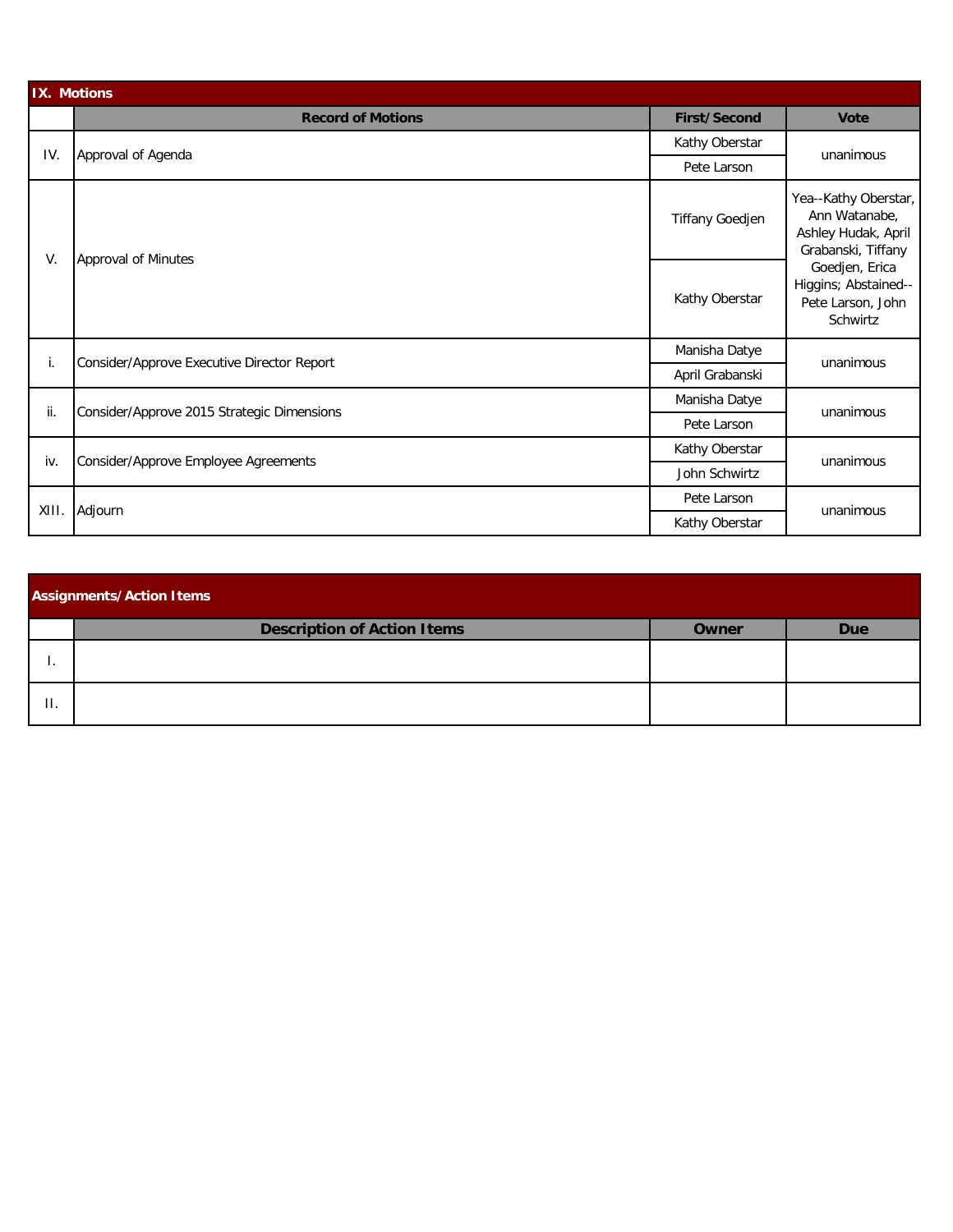#### **Executive Director Report December 8th, 2015**

**1. Enrollment:** 853 as of 12/3/15; 856 as of 10/29/15; 854 as of 10/3/15, 9 PSEO; 844 total ADM Lower School: 413

Middle School: 225 Upper School: 215

#### **2. Director's Desk**

- a. Benefits: Open enrollment closed December 7<sup>th</sup> ----% enrolled
- b. 2016-2017 Calendar, see attached
- c. Veritime pilot group will start January  $4<sup>th</sup>$
- d. Mid-Year Leader and Operation Evaluations will be completed by January  $16<sup>th</sup>$
- e. Finalize Indicators of Success and Goals aligned with Six Strategic Dimension, see attached
- f. Classical Coop. preparing why statements of what we do: What role does technology play at Eagle Ridge Academy?
- g. Two discussions with ISM regarding activities have taken place. We are both committed to partnering and ISM has been open and willing to let us increase our participation for hosting and/or administration. We are meeting December  $18<sup>th</sup>$  to discuss specifics of each activity.
- h. WBWF Summary Report was submitted to FOE and MDE
- i. Annual Report Supplement regarding marketing was submitted to FOE in order to meet the new legislative statute
- j. Executive Director Time Study: 69% of an average 55 hour work week is spent in meetings. This time is spent mostly in one-to-one meetings or in small groups of less than ten. 20% of my time is spent collaborating with leaders of Eagle Ridge to include my direct reports or board members. This compares to 55% in a similar study conducted in December of 2013 and 62% in December of 2014. I find this change to be healthy in that true collaboration is happening and I am spending less time doing operational work.

#### **3. School of Grammar Update**

- **a. Community Service:** Community service component was further defined this year to try to exclude monetary projects. The goal is to have students give of themselves (either time or something they make). Each grade level was to come up with one internal community service project and one external community service project
- **b.** Teachers may apply for Free Dress Day funds to help with any finances related to community service projects
	- **i.** Kindergarten
		- **1.** Earth Day trash pick-up around the school
		- **2.** Making cards and delivering to local nursing home
	- **ii.** 1<sup>st</sup> Grade
		- **1.** Team Boots-Organizing the boots in the hallway during the winter
		- **2.** Book drive for local hospital
	- **iii.** 2<sup>nd</sup> Grade
		- **1.** Cards/posters for grades 3-5 for the MCA test
		- **2.** Making placemats for local nursing homes for Thanksgiving
	- **iv.** 3 rd Grade
		- **1.** Organize school lost and found regularly
		- **2.** Collecting can tabs for Ronald McDonald House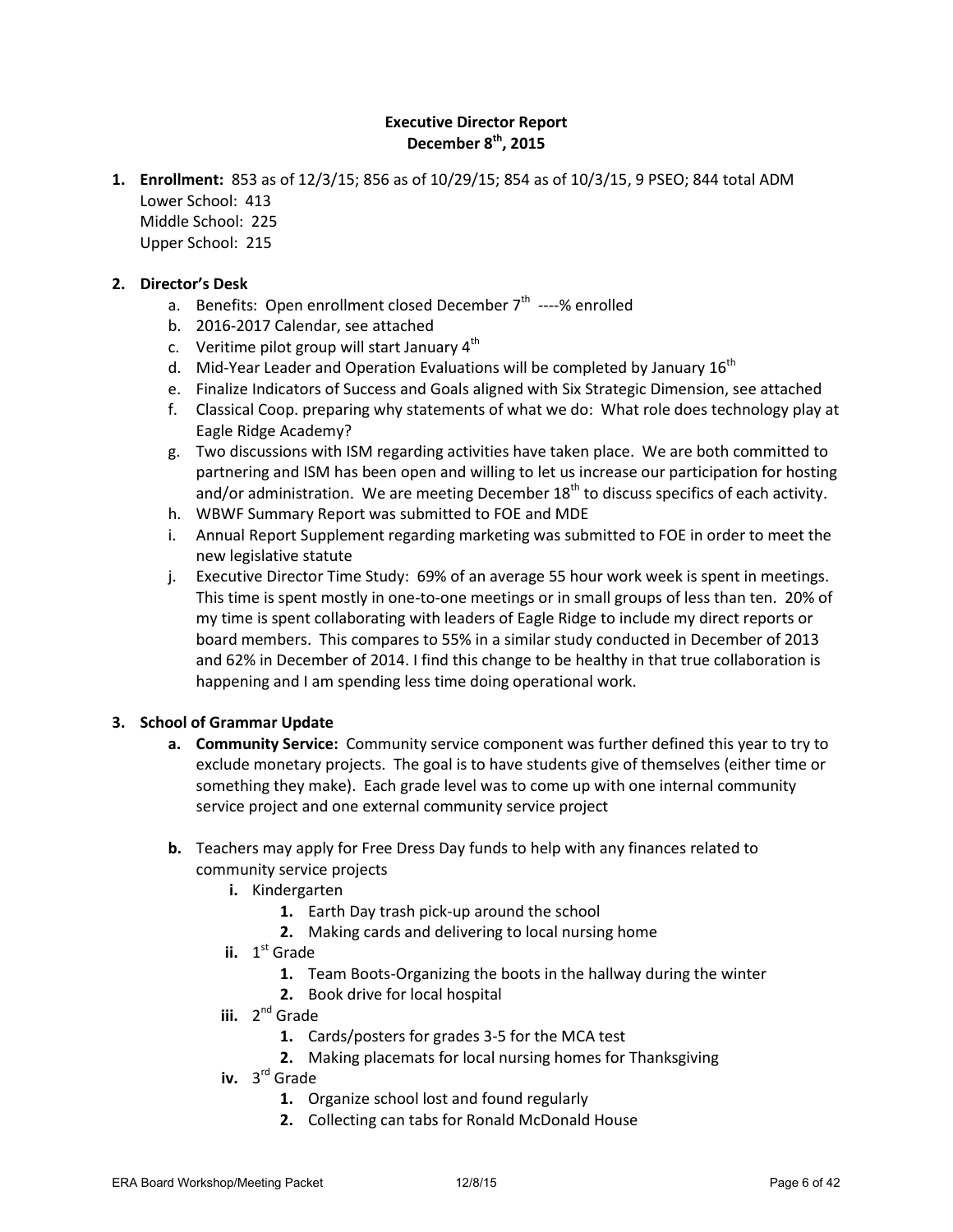- **v.** 4<sup>th</sup> Grade: Putting student artwork in local nursing homes on loan (rotating)
- **vi.** 5<sup>th</sup> Grade
	- **1.** Teaching Pillar lessons to kindergarten students
	- **2.** Going to Feed My Starving Children

#### **c. Winter Party Schedule-December 18th**

- **i.** kindergarten: 10:30-11:30
- **ii.** 1 st Grade: 11:00-12:00
- **iii.** 2<sup>nd</sup> Grade: 1:30-2:30
- **iv.** 3 rd Grade: 1:00-2:00
- **v.** 4 th Grade: 11:30-12:30
- **vi.** 5 th Grade: 12:00-1:00

#### **4. School of Logic and Rhetoric**

- a. Eagle Ridge Academy Schools of Logic and Rhetoric recently hit mid-quarter of the second quarter. The finals schedule is planned and is available online.
- b. Eagle Ridge Academy School of Logic and Rhetoric staff recently had their first two hour late start of the year. Content area PLC's met and discussion focused on a variety of agenda items: Vertical Curriculum Alignment, Student Interventions, SMART Goals, and DDI. The groups enjoyed the time to have rich discussion on these topics which will continue at the next PLC meeting scheduled December 9<sup>th</sup>.
- c. December is full of events and activities in the Eagle Ridge Academy Schools of Logic and Rhetoric. The Eagle Ridge Academy Student Senate held their first event of the year last week, the Middle School Winter Dance which was Renaissance themed. There were approximately 60 students in attendance. The next event they have planned is the annual Coffee House on December 18<sup>th</sup>. The first Orchestra concert will be held on December 10<sup>th</sup>, "The Miracle Worker" play will be held on December  $11^{th}/12^{th}$ , Winter Choir Concert on December 14<sup>th</sup>, and the Winter Band Concert on December 15<sup>th</sup>.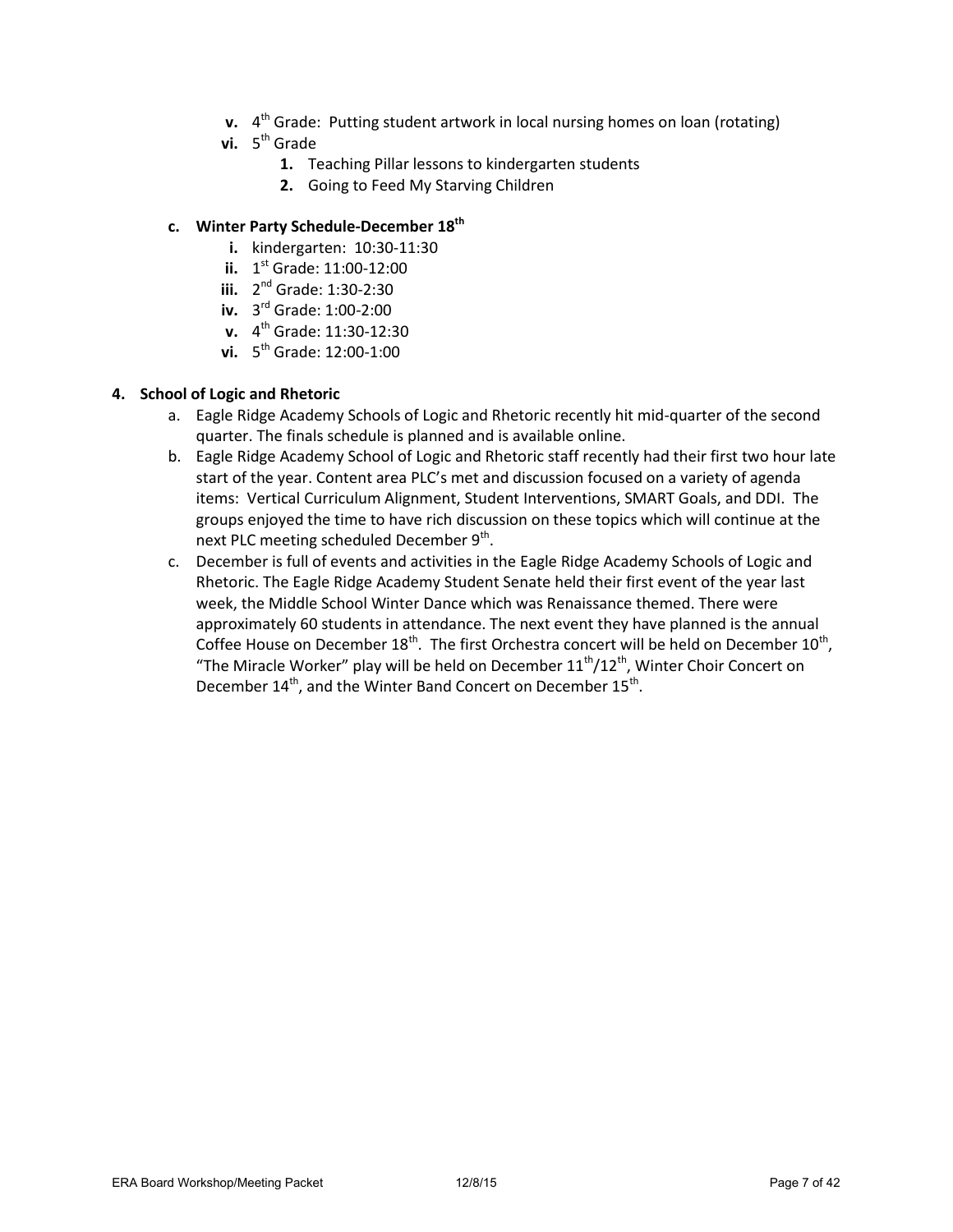## Eagle Ridge Academy 11/30/2015

#### **Percentage of Year Complete 41.67%**

| <b>Dashboard</b>              |                         |                        |                     |                       |         |                         |                     |
|-------------------------------|-------------------------|------------------------|---------------------|-----------------------|---------|-------------------------|---------------------|
|                               |                         | <b>Approved Budget</b> |                     |                       |         |                         |                     |
|                               |                         | 05/19/15               |                     | <b>Working Budget</b> |         | <b>Actuals</b>          | % of Current Budget |
| <b>General Fund-01</b>        |                         |                        |                     |                       |         |                         |                     |
| Revenue                       | \$                      | 9,042,094              | \$                  | 8,904,360             | \$      | 3,621,495 $\frac{1}{2}$ | 40%                 |
| Expense                       | \$                      | 8,981,553              | \$                  | 8,888,389             | \$      | 3,185,878 $\uparrow$    | 35%                 |
| Net Income                    | \$                      | 60,541                 | $\ddot{\mathsf{s}}$ | 15,971                | $\zeta$ | 435,616                 |                     |
| <b>Food Service-02</b>        |                         |                        |                     |                       |         |                         |                     |
| Revenue                       | \$                      | 182,494                | \$                  | 182,494               | \$      | 85,357 $\uparrow$       | 47%                 |
| Expense                       | \$                      | 182,494                | \$                  | 182,494               | \$      | 67,754 $\uparrow$       | 37%                 |
| Net Income                    | $\overline{\mathsf{S}}$ | ÷.                     | \$                  |                       | \$      | 17,603                  |                     |
|                               |                         |                        |                     |                       |         |                         |                     |
| <b>Community Education-04</b> |                         |                        |                     |                       |         |                         |                     |
| Revenue                       | \$                      | 148,000                | \$                  | 148,000               | \$      | 86,587 $\uparrow$       | 59%                 |
| Expense                       | \$                      | 138,000                | \$                  | 138,000               | \$      | 72,702                  | 53%                 |
| Net Income                    | \$                      | 10,000                 | $\zeta$             | 10,000                | $\zeta$ | 13,885                  |                     |
| <b>All Funds</b>              |                         |                        |                     |                       |         |                         |                     |
| Revenue                       | \$                      | 9,372,588              | \$                  | 9,234,854             | \$      | 3,793,439 $\frac{1}{2}$ | 40%                 |
| Expense                       | \$                      | 9,302,047              | \$                  | 9,208,883             | \$      | 3,326,335               | 36%                 |
| Net Income                    | \$                      | 70,541 \$              |                     | 25,971                | $\zeta$ | 467,104                 |                     |
|                               |                         |                        |                     |                       |         |                         |                     |
| <b>Fund Balance Recap</b>     |                         |                        |                     |                       |         |                         |                     |
| PY Fund Balance               | \$                      | 1,347,119              | \$                  | 1,347,119             | \$      | 1,347,119               |                     |
| CY Net income                 | \$                      | 70,541                 | Ś                   | 25,971                | \$      | 467,104                 |                     |
| <b>YE Fund Balance</b>        | \$                      | 1,417,660              | $\zeta$             | 1,373,090             | \$      | 1,814,223               |                     |
| Fund Balance %                |                         | 15%                    |                     | 15%                   |         | 55%                     |                     |
| Days Cash on Hand             |                         | 77                     |                     | 78                    |         | 77                      |                     |
| <b>Cash Flow for Year</b>     | \$                      | 900,000 \$             |                     | 900,000 \$            |         | 1,268,339               |                     |
| <b>Enrollment Recap</b>       |                         |                        |                     |                       |         |                         |                     |
| <b>ADM</b>                    |                         | 862                    |                     | 856                   |         | 853                     |                     |
| Adjustments                   |                         | 12                     |                     | 12                    |         | 12                      |                     |
| Net ADM                       |                         | 850                    |                     | 844                   |         | 841                     |                     |

**\*\*NOTES\*\***

The year to date activity for revenue and expenditures does not include calculations for revenue amounts that were earned by the school during the year, but not yet received, or for expenses incurred by the school that will be paid after the end of the month. These amounts will be calculated and recorded as part of the annual financial audit process.

The projections shown on this report are prepared using both the school leadership's estimates and consultant estimates. This report is prepared for internal use only. This report has not been compiled, reviewed, or audited and should not be relied on for other uses.

The actual year to date activity figures are reported on a cash basis (with the exception of known Account Payables). The numbers in the Budget columns are indicators of where the school will end the fiscal year once all accruals are made.